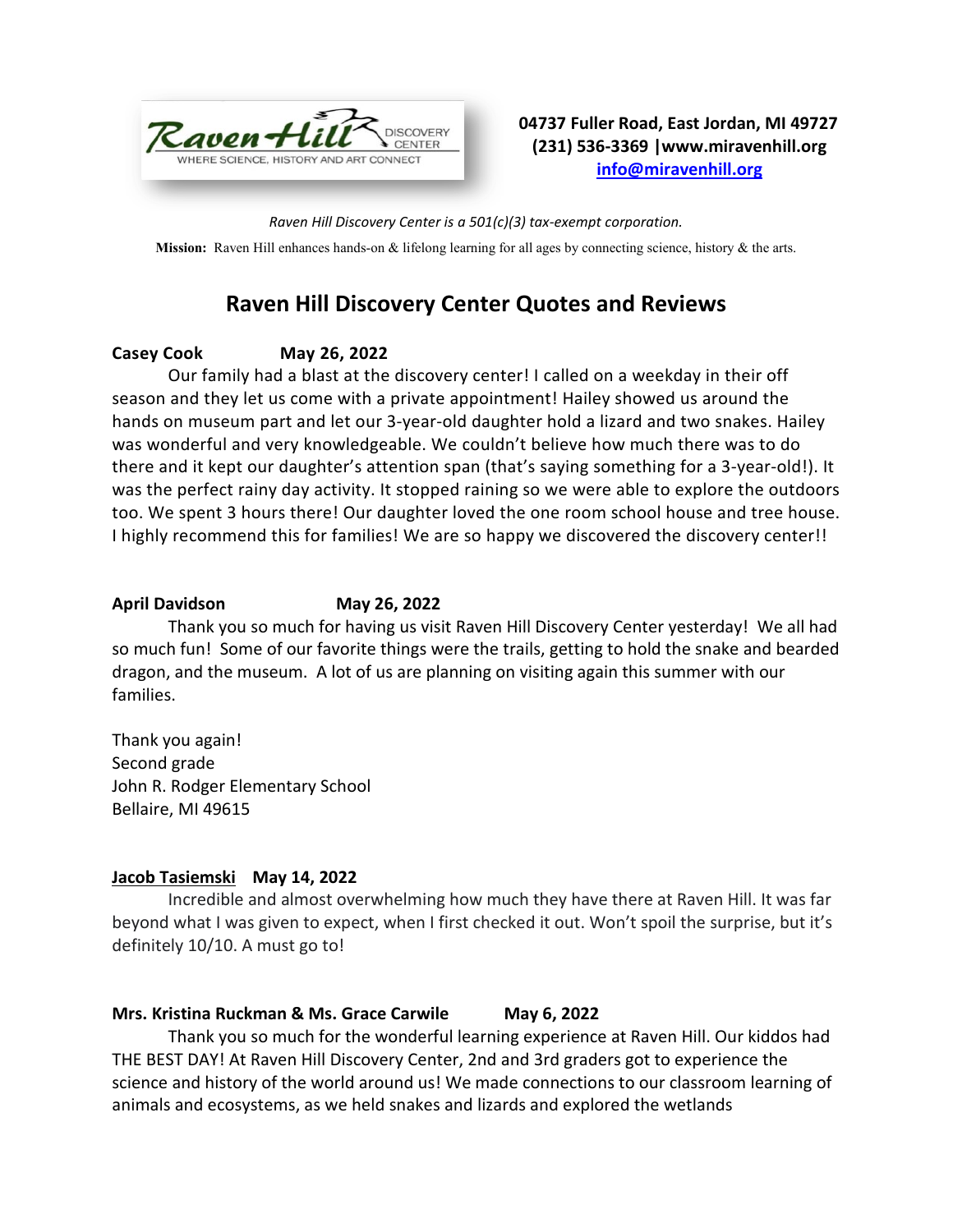boardwalk. After a time-traveling hike to the Ancient World, we climbed the great pyramid of Giza, ran into the sphinx, and visited the Easter Island head. There is something new to explore, connect to, and learn at every turn! Raven Hill brought science and history to life for our students with a fun-filled and engaging day!

#### **Nakita Marihugh April 21.2022**

If you haven't already taken the kids, you should keep this on your radar :)

## **Jessica Kolenda April 5.2022**

We had SO much fun today exploring your place! THANK YOU for letting us visit!!

#### **[Jessica Poh](https://www.google.com/maps/contrib/101355396515117627240?hl=en-US&sa=X&ved=2ahUKEwiumci3p4L4AhUDg4kEHUhXDC0QvvQBegQIARAz) February 2022**

My friends and I (ages 24-26) were looking for something to do and thankfully found the Raven Hill Discovery Center! We expected to go for an hour or so, but ended up there for almost the whole time it was open! The activities are addictingly fun, the animal exhibit was wildly interesting and informative, and the educational parts are informative and engaging! Could not recommend this place enough! We all loved it!

#### **[Grant Raymor](https://www.google.com/maps/contrib/102837328481701508683?hl=en-US&sa=X&ved=2ahUKEwiumci3p4L4AhUDg4kEHUhXDC0QvvQBegQIARB5) November 28, 2021**

I first visited Raven Hill Discovery Museum as a kid, and I loved the experience. Every time I went up north to our cabin, I would beg my parents to take us to Raven Hill. My favorite part as a child was the animal room. The animal room was an immersive experience where one learned about biology and interacted with the different animals. At this time, they had a 10 ft Burmese python that we needed our whole family to hold.

This experience sparked my curiosity towards biology, and I ended up following this passion. I am now 23, and I recently graduated from CMU as a pre-med student studying Neuroscience and Biomedical Sciences.

I had the chance to go back to Raven Hill this past year with my family, and it was a great experience. They have added a lot to the place, and we spent a few hours exploring the different exhibits. Going back as an adult, I am very impressed with the creative ways to teach science and history. These types of hands-on experiences teach far more than what can be taught in a classroom. I would recommend this place to everyone and anyone. Especially to families with younger kids. The museum's explanation of the different exhibits is a great way to practice reading and teach kids that learning can be fun.

Thank you for everything you do! Grant Raymor

## **Sarah Crawford May 12, 2021**

I wanted to reach out to say thank you for another wonderful visit! Our family has made it an annual tradition to come to the Raven Hill Discovery Center despite the 4 hour drive it takes to get there. My children especially love the hands on experience with animals and roaming your beautiful property all the while showing me new "discoveries" leading to conversations and more questions, which happens to be my favorite part! :) This year I have been homeschooling my 3 young children and I was so grateful to see that you were open and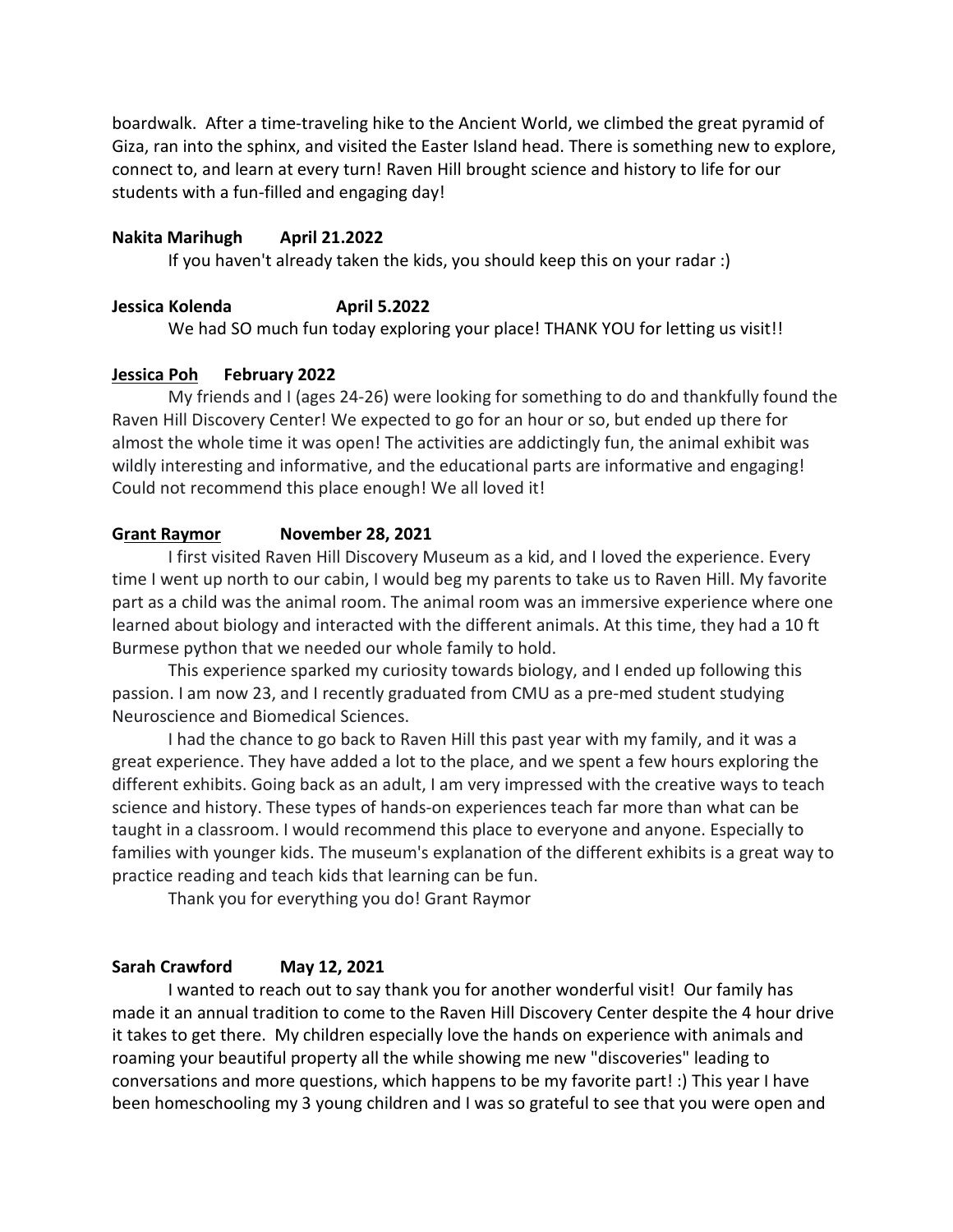that you were taking such precautions during the time of Covid. I believe you are an invaluable resource to your community and I am grateful that we can continue to support your endeavors! Best Wishes, Sarah Crawford

## **Mariya S December 2, 2020**

How wonderful for the Raven Hill vision of enriching the Community of East Jordan ; to assist individuals in need of assistance during these tough times of COVID19! The hard work and continued vision of the Land owners to give education, unique experiences found in Michigan to enlighten all who visit a new understanding of stewardship! Thank you Raven Hill: your love and lifelong vision is shining love and light!

## **Melinda Study October 5, 2020**

My family thanks you very much for the wonderful tour today. You were so gracious to give us a private tour and spend time answering our questions and inspiring us. We spoke of nothing else but Raven Hill at dinner tonight. Comments were made about science, creativity, family heritage, collecting, work, dedication, ideas, beauty, etc. My dad said that you and your (late) husband are passionate about science, my mom's favorite was the snake skin room, my sister was amazed by your rock wall and will be attempting her own wall with her rock collection, my son liked the Egyptian glass display and the display cases of different crafts. It was a beautiful day and I can't thank you enough. --Melinda

## **Facebook comments on Informal Learning Opportunities**

- Comments from teachers & parents, include: "You've got the best ideas!" and "Thank you for your great posts lately. I love sharing them with our students" and "Thanks for teaching us something even when Raven Hill is closed".
- Love your daily posts. I share them. A best friend in KC, who is a 2nd grade teacher, has been sharing from me. She keeps getting comments from her local friends saying " how do you know about Raven Hill?, I've been there!" Small world. Thanks for your passion!! Amy Gillard
- 5.26.2020 Cheri thank you so much for your daily posts on Facebook. I have been sharing them on my feed and friends, from far and near, have let me know they are sharing the posts as well. The posts have especially been a treat for educators and those who are now actively involved with at home learning. Many are including your activities in their daily schedules! Thanks for reminding us that science, history and the arts are everywhere!
- Thank goodness, teachers never stop teaching
- We still have our pysanky eggs. You & Raven Hill have been an important part of scouting in N MI since you opened your doors. Thanks for helping us make memories that will last a lifetime.

## **Schoolhouse comments on weekly update article January 17, 2021**

• The schoolhouse is one of my favorites for sure! Thank for sharing this, Cheri!--Anne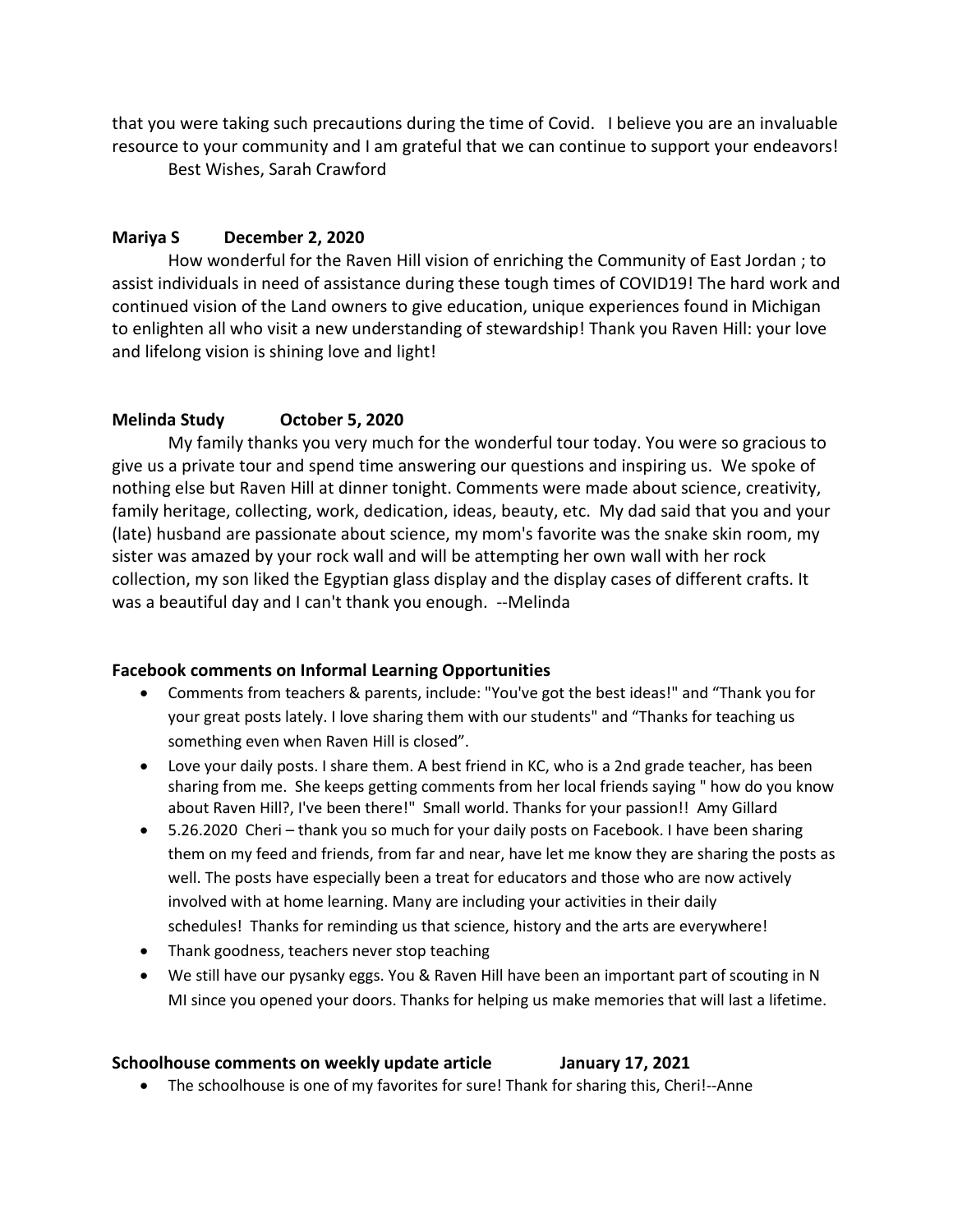- Great reminiscing about the school house. I'm sure it evokes many memories for your visitors. School was a different animal way back then. It's a great addition to the many other features of Raven Hill. Stay well, Joel
- I was thinking of 'schools' in many areas where the interest in education is so strong they people meet without any walls at all - but I agree that a school is a vehicle for 'tomorrow' and hope that the tomorrow will be better and positive.--Nancy
- Great painting of the schoolhouse!--Tom
- Love the idea of a school ..."with tomorrow inside".-- Janis Dietrich
- I L<sup>●</sup>VE the School House!—Darrell

## **Christina Cornwall**

I happened upon the RHDC while vacationing in the area…and what a happy accident! My 2 and 4-year-old children absolutely love this place, and even the 5 month old was looking around at all the fun things. Kyra spent a great deal of time showing my children the animals and answering all their questions. We enjoyed the discovery room and could have spent hours in there! We hiked the Jurassic trail and explored the schoolhouse and rang the bell. The treehouse was an extra bonus. We would frequent this place regularly, if we lived closer.

## **Anonymous**

Terrific hands-on exhibits. Kind, knowledgeable and helpful docent. Our grandkids (ages 5 and 2) had a fabulous time. Our son-in-law, a special ed teacher, came away with great lesson-plan ideas. G'pa and G'ma seemed to see new neural pathways forming in little minds as they watched the kids play. We all had loads of fun. Thank you for the time, effort and thoughtfulness that continues to go into this wonderful place.

## **Bob M**

My adult blind son (19) and my dad went here on a rainy day and it was a fantastic experience! Outside there was a 'Jurassic walk'. That had examples of fossils and minerals to touch. After that there was a one room schoolhouse to explore. Then we hit the music garden that had about a half dozen unique instruments that could be played to your hearts content. Then we hit up the inside where everything was touchable. He got to feel skulls and pelts of various animals, feel a display of the different organs and where they are inside your body. There were more instruments to play as well as a several games/challenges to attempt. The owner was very welcoming and brought out some items just so my son could check them out. We then went into the reptile room where he got to hold a corn snake, gecko, and bearded dragon. With lots of information given during the presentation also. He was also able to touch several turtles/tortoises. The only negatives are the long hilly dirt road to get to the Center was a little nerve wracking for people used to the flat Indiana landscape. Also don't expect a polished and state of the art exhibits. It is not dirty or unkempt but has a 'lived in, well loved'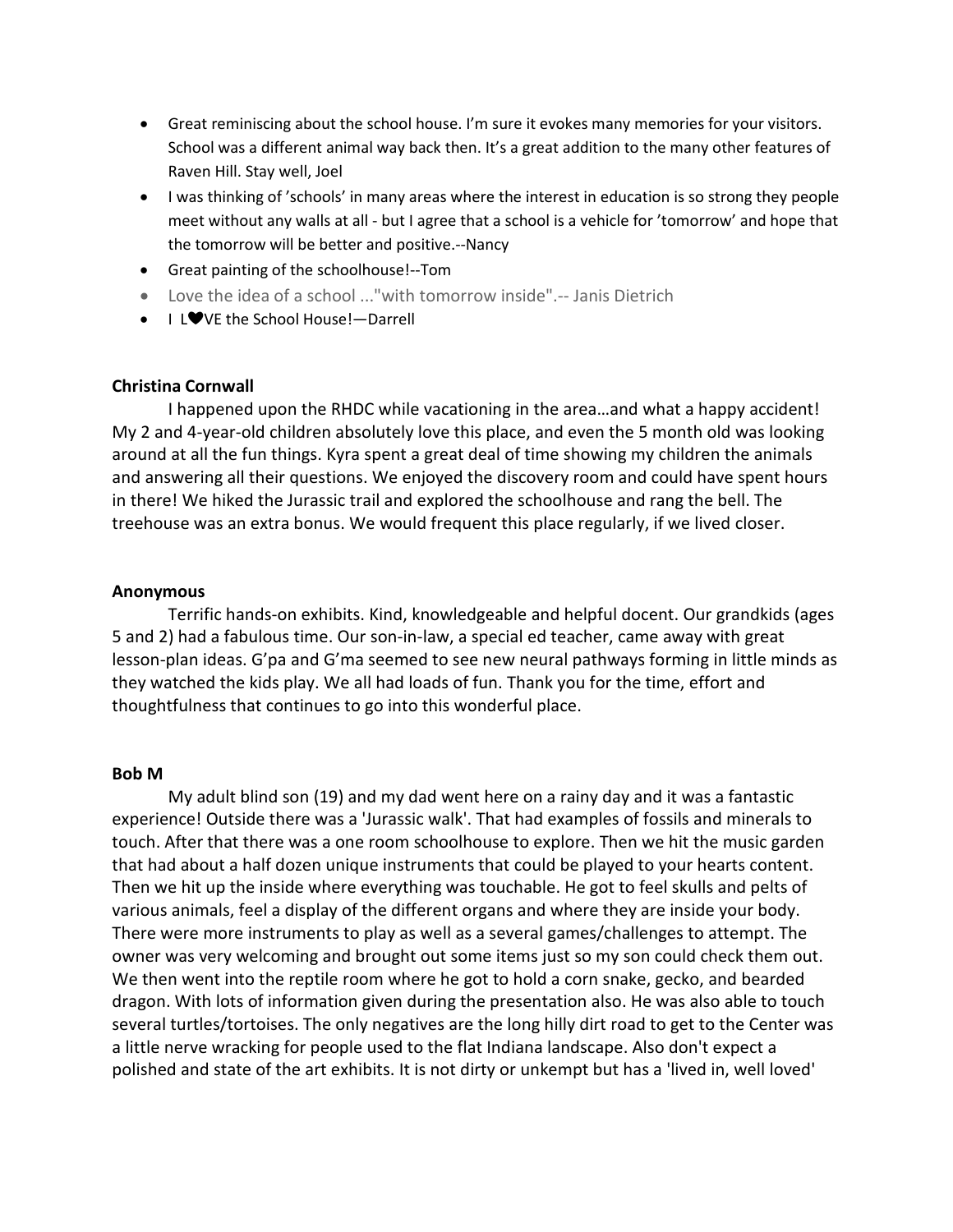kind of vibe. All in all, this is a hidden treasure for anyone looking for a one of a kind hands on experience. The staff is very friendly and will do their best to answer your questions.

#### **Nathan Keith**

I give this a rating of 5 is based on responses from my 7 year old grandson. Small time science center that had the warmth and charm that the big city science center wishes that it could achieve. Live reptiles and turtles, the let the children hold snakes and lizards. They have hands on science that engages the children and a nice nature walk exhibit with an old school house and a treehouse

## **Amber Sheldon**

Awesome place, lots to do and see! Will definitely be going back and I highly recommend!

#### **Timothy Peterson**

Quirky mix of things, but worth finding it off the beaten path

#### **Sidney Elyse**

This place was so cool and the staff was so helpful and friendly! There's such a variety of things to do here. It was a great way to spend our day!

#### **Samantha Mumaw**

I went here with my best friends during my bachelorette/bachelor party. What an amazing time! We played, learned and ... More

#### **Beth Robinson**

I went there with my almost 13-year-old daughter while we were camping nearby. We were both absolutely enchanted and engaged. Lots of fun, hands on stuff to do and the property and everything on it is magical.

#### **Holly Sasso**

We came upon the magic Raven Hill in 1994 when Max was two and Andrew was four years old. There was a special spirit and energy about the early museum and vision of the one room museum sitting on a beautiful hillside above a Jordan River tributary. Today, the boys are adults, who still visit Raven Hill. Andrew is an exploratory geologist, who attributes that career choice to all he learned at Raven Hill. Max is a skilled welder, who volunteers his time to teach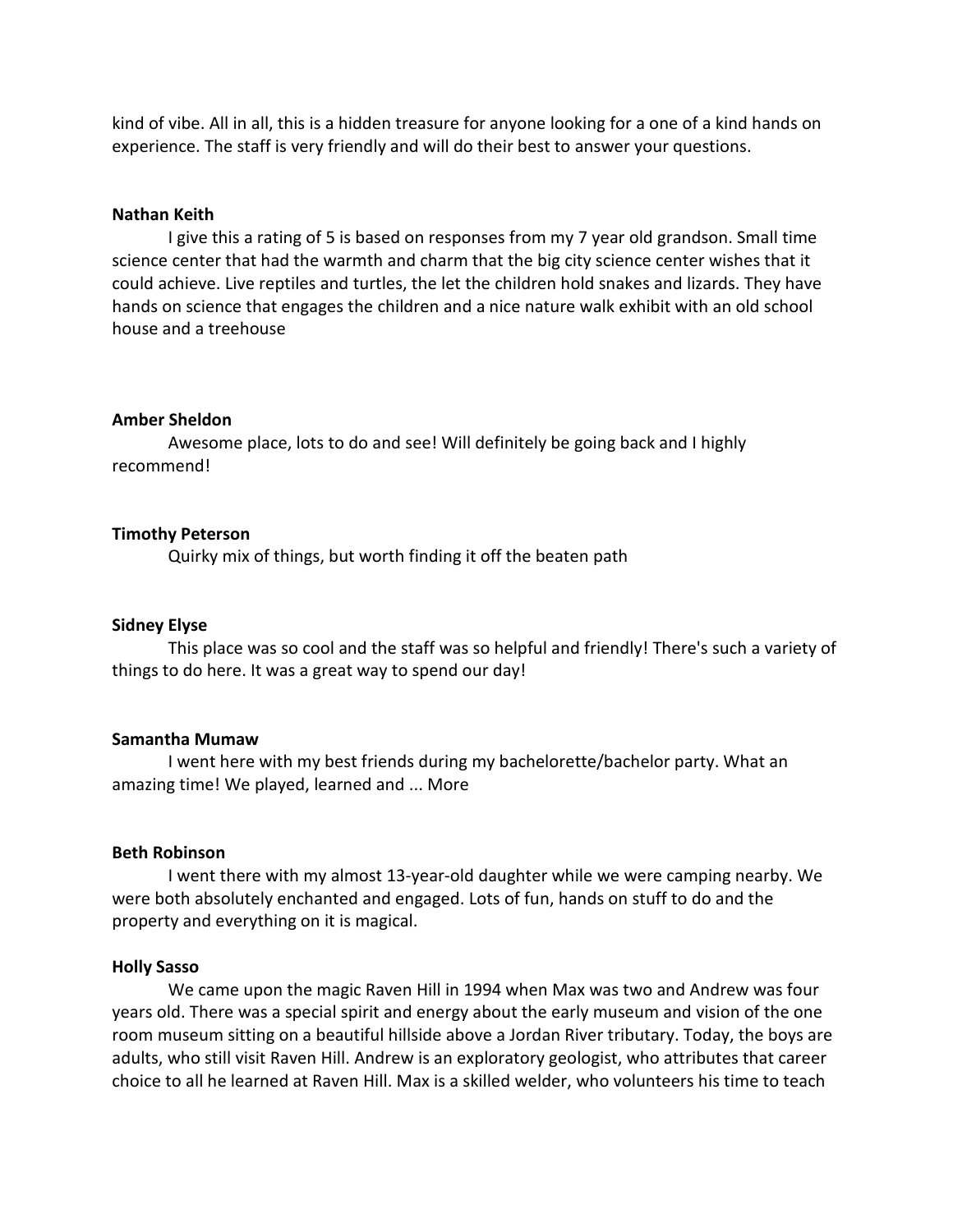summer classes at the Center and I serve on the Raven Hill Board of Directors. We remember the early times and eagerly watch Raven Hill grow and change every year. –Holly Sasso

# **Charlie Dyer** (2014)

A local nineteen-year-old college freshman, Charlie, brought a friend to visit a favorite place from his past: Raven Hill Discovery Center. He promptly sent a letter saying, "My recent visit makes me want to emphasize the importance of Raven Hill to the local community. Northern Michigan does not have the level of academic enrichment opportunities as found in the museums, schools and science centers of urban areas. Raven Hill provides children and families alike a place for scientific exploration that is incredibly valuable for developing minds. Whether sparking an interest in science or providing a day of fun while exploring the exhibits, Raven Hill is a priceless asset to the Northern Michigan community."

## **Outreach Programs**

# **Charity Huff**

My preschooler came home very excited to show me something she learned at school. She proceeded to pull two plastic cups from her backpack and tell me that she made a big wheel. Scanning the living room, she selected two items to help her build a ramp. She stuck the cups together, placed a piece of red tape on the floor as a destination line, and began experimenting what would happen to her big wheel as the ramp inclined or declined. My husband and I found great pleasure in seeing our daughter excited about sharing the science she had learned from you. As the days and weeks have passed, the big wheel has been placed in a safe spot where Erin still pulls it out and experiments with it to see how far she can send it and at what speed. I have caught her teaching it to her dolls.

As parents, we cannot thank you enough for exposing our daughter to the wonderful world of exploration and science. It is intriguing to watch her as she discovers answers to her questions on her own. We are hopeful that you will be able to visit her classroom again to help fulfill her hunger for knowledge and her sense of wonder.

Thank you,

The Proud Parents of Erin Patten- Brian and Charity Patten

## **Volunteer Program**

## **Jean VanDam September 2019**

Imagine a building that is so full of "stuff" that it is impossible to enter more than a few steps. Then imagine two women, one "collects" (or is the term "hoards") and one who is a purger who can't stand clutter.

Now put the two of them in that building together. You would think the collector would be so comfortable and the purger would be very uncomfortable to the point of plotting an escape at the first opportunity. You would be right. But let's look at the rest of the story: